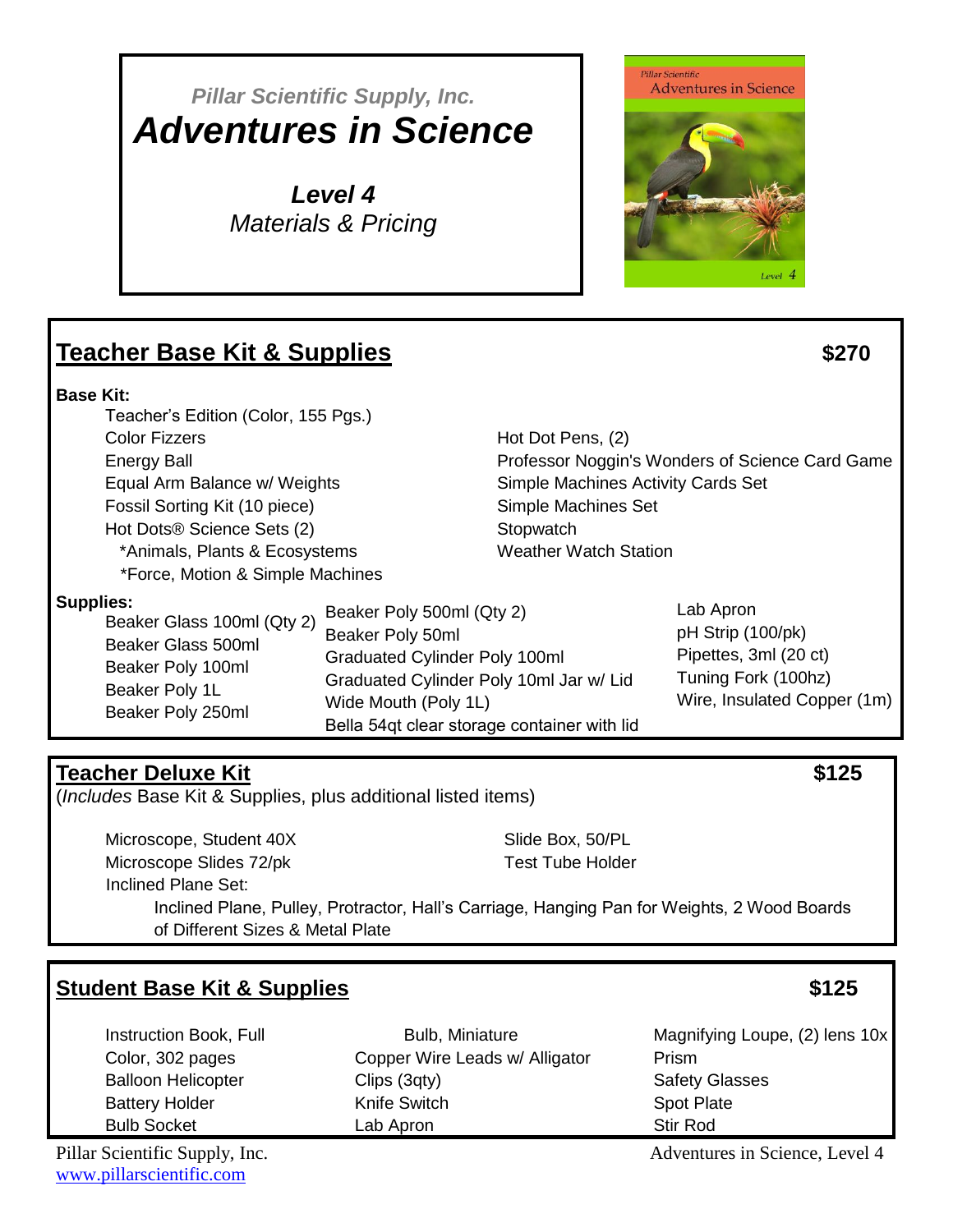**Tweezers** 

Test Tube w/ Cap (6)

# *Adventures in Science Level 4 Concepts*



### **Observe and measure**

- $\triangleright$  Magnify
- $\triangleright$  Balance
- $\triangleright$  Bar graphs

### **Metric system**

- $\triangleright$  Meters
- $\triangleright$  Measuring distance

### **Capacity and volume**

**Safety in experiments**

## **Dichotomous keys**

# **Kingdoms**

#### **Vertebrates**

- $\triangleright$  Mammals
- $\triangleright$  Birds
- $\triangleright$  Fish
- $\triangleright$  Amphibians
- $\triangleright$  Reptiles

#### **Invertebrates**

- $\triangleright$  Insects
- Grasshoppers
- $\triangleright$  Grasshopper life cycle

#### **Plants**

- $\triangleright$  Plant parts
- $\triangleright$  Leaves
- $\triangleright$  Photosynthesis
- $\triangleright$  How do plants reproduce?
- $\triangleright$  Fruit, fruit, and fruits

#### **Motion**

- $\triangleright$  Pendulum motion
- $\triangleright$  Motion and gravity
- $\triangleright$  Motion of vibration
- $\triangleright$  Tricks of motion
- > Motion energy
- $\triangleright$  Factors of motion

# **Electricity**

- $\triangleright$  Conductions and insulators
- $\triangleright$  Open and closed circuits

#### **Habitat**

- $\triangleright$  Grassland
- $\triangleright$  Temperate forest
- $\triangleright$  Tropical rainforest
- $\triangleright$  Tundra
- Desert
- $\triangleright$  Ecosystem elements
- $\triangleright$  Ecosystem players
- $\triangleright$  Habitat challenges
- $\triangleright$  Animal characteristics
- $\triangleright$  Respecting the environment
- $\triangleright$  Battle ground of earth

#### **Fossils**

**Acid rain**

**Acids and bases**

# **Porosity of rocks**

[www.pillarscientific.com](file:///C:/Users/Kathy/Desktop/Pillar/www.pillarscientific.com)

Pillar Scientific Supply, Inc. Adventures in Science, Level 4. Adventures in Science, Level 4. Adventures in Science, Level